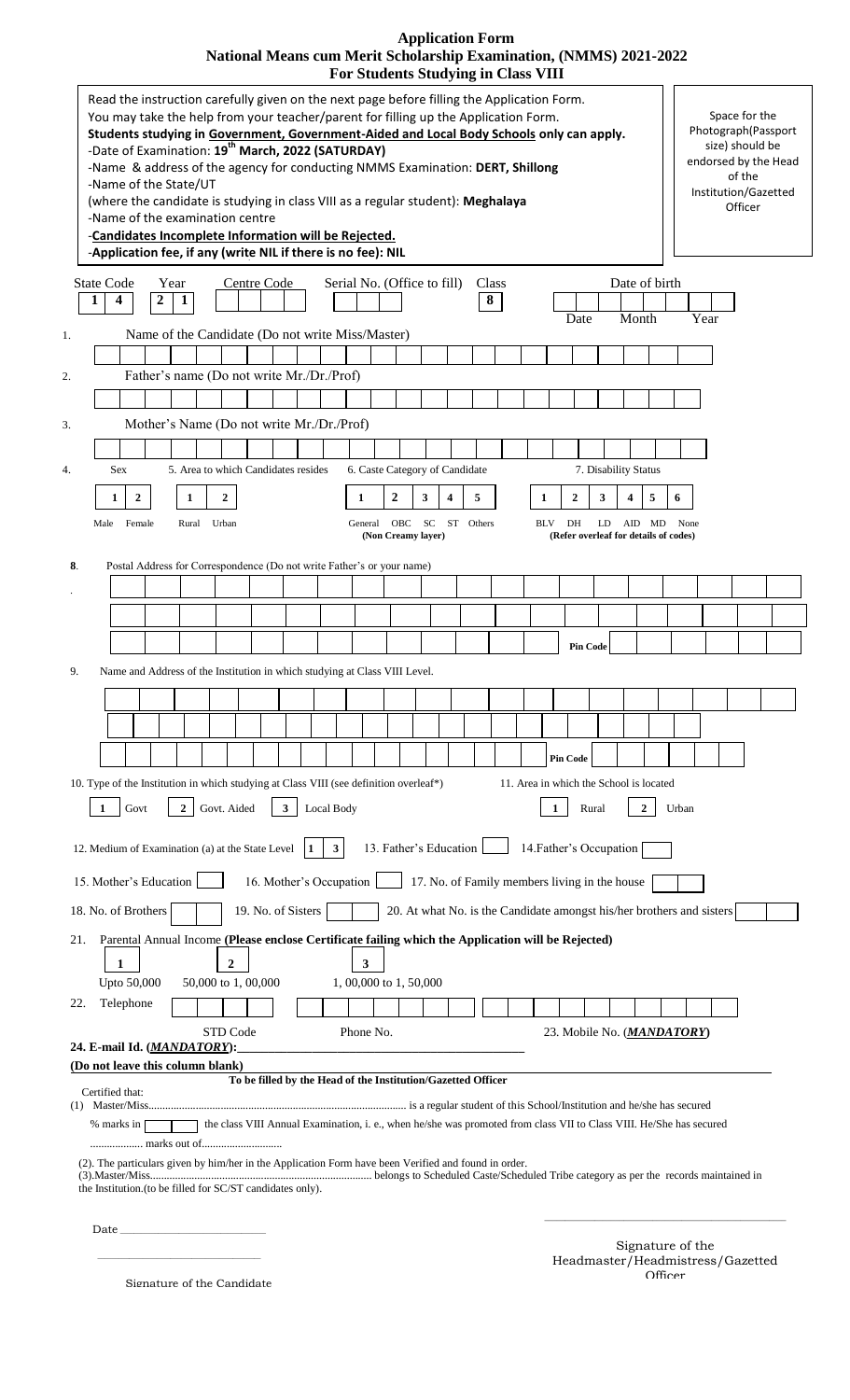#### **Coding Plan**

#### **Read instruction carefully before filling up the Application Form.**

- 1. Use only Blue or Black Ball Point pen. WRITE IN CAPITAL LETTERS. Do not mark or write outside the boxes.
- 2. Leave one box blank between two words. Limit your name and/or address within the space provided for it. Please see example as given below.<br>3. Cross(x) only one of the appropriate boxes in items nos.  $4.5.6.7.10.11$  and
- 3. Cross $(x)$  only one of the appropriate boxes in items nos.  $4,5,6,7,10,11$  and  $21$ .
- 4. Please write code number in items nos 12, 13,14, 15 and 16 as given overleaf.
- 5. It is the responsibility of the candidate and the principal of the school to deposit the filled in form with the state concerned Officer before the last date. No request for condoning delay in submission will be entertained whether it is due to the fault of the Candidate or the Headmaster/Principal of his/her institution.
- 6. Incomplete or defensive applications are liable to be rejected.

#### **Example for writing Name and Address.**

| Father's<br>ame | ◡ |  | ◡ |  |  |  |
|-----------------|---|--|---|--|--|--|

**Postal Address: do not try to write complete address in one line. Break it appropriately as shown below:**

| Region     | State/UT             | Code |
|------------|----------------------|------|
| North East | Arunachal<br>Pradesh | Code |
|            | Assam                | 11   |
|            | Manipur              | 12   |
|            | Meghalaya            | 14   |
|            | Mizoram              | 15   |
|            | Nagaland             | 16   |
|            | Sikkim               | 17   |
|            | Tripura              | 18   |
| East       | A& N island          | 19   |
|            | <b>Bihar</b>         | 20   |
|            | Jharkhand            | 21   |
|            | Orissa               | 22   |
|            | West Bengal          | 23   |
| North      | Chandigarh           | 24   |
|            | Delhi                | 25   |
|            | Jammu &<br>Kashmir   | 26   |
|            | Haryana              | 27   |
|            | Himachal<br>Pradesh  | 28   |
|            | Punjab               | 29   |
|            | Rajasthan            | 30   |
|            |                      | 31   |
|            | Uttar Pradesh        |      |
|            | Uttarakhand          | 32   |
| West       | Chhatisgarh          | 33   |
|            | Daman & Diu          | 34   |
|            | D&N Haveli           | 35   |
|            | Goa                  | 36   |
|            | Gujarat              | 37   |
|            | Madhya Pradesh       | 38   |
|            | Maharashtra          | 39   |
| South      | Andhra Pradesh       | 40   |
|            | Karnataka            | 41   |
|            | Kerela               | 42   |
|            | Lakshadweep          | 43   |
|            | Pondicherry          | 44   |
|            |                      |      |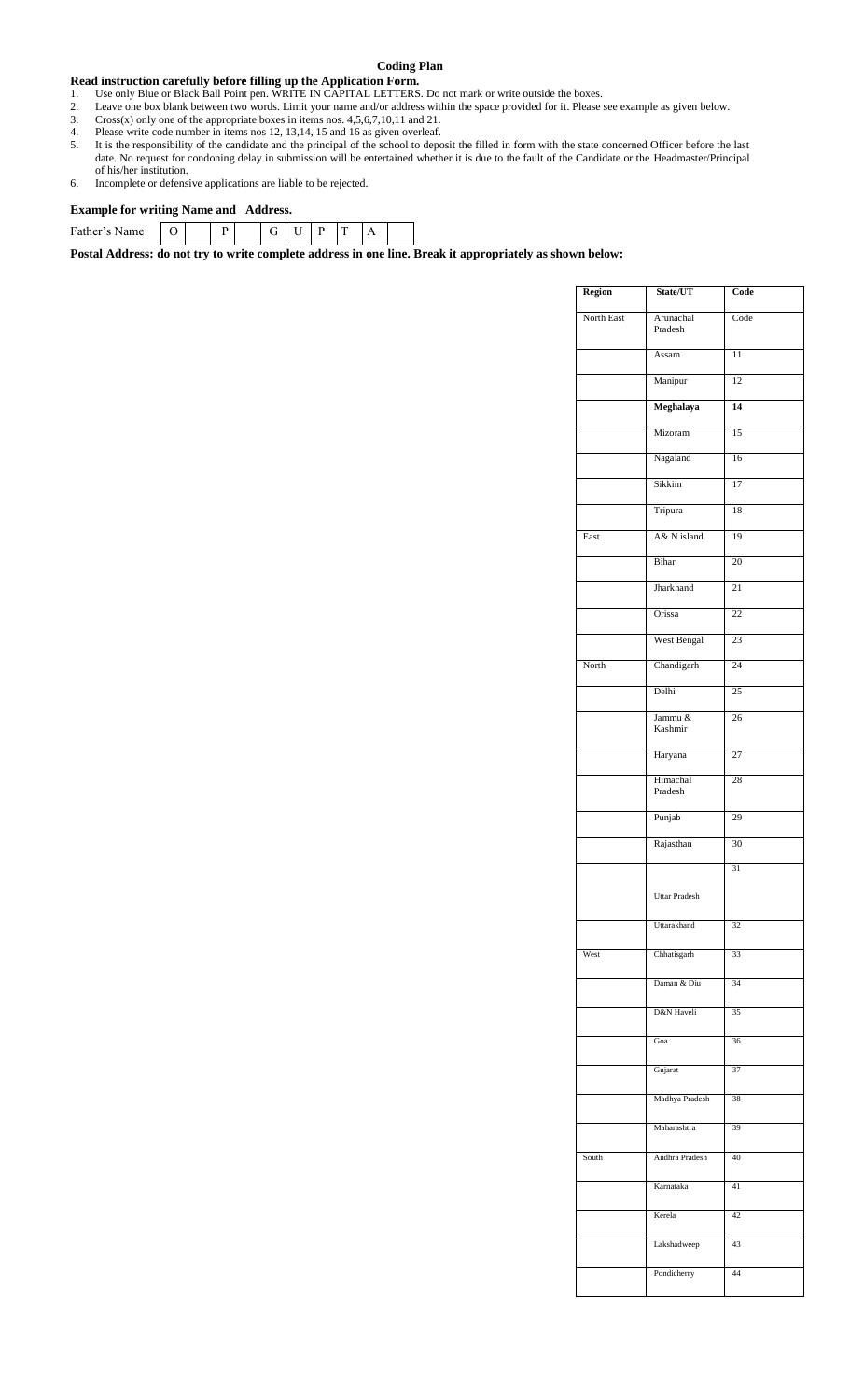| 1              | 4 | 5                     |                    | 6                     |    | M                                                                  | $\Omega$                    | U               | N                             | T |  | R | O | A              | D |
|----------------|---|-----------------------|--------------------|-----------------------|----|--------------------------------------------------------------------|-----------------------------|-----------------|-------------------------------|---|--|---|---|----------------|---|
|                |   |                       |                    |                       |    |                                                                    |                             |                 |                               |   |  |   |   |                |   |
| $\overline{C}$ | H | E                     | N                  | N                     | A  | $\mathbf I$                                                        |                             |                 | PIN                           |   |  |   |   |                |   |
|                |   |                       |                    | Medium of Examination |    |                                                                    |                             |                 | Education of Father or Mother |   |  |   |   |                |   |
|                |   |                       | (Refer to item 12) |                       |    |                                                                    | (Refer to item Nos 13 & 15) |                 |                               |   |  |   |   |                |   |
|                |   | Medium of Examination |                    |                       |    | Code                                                               |                             | Education       |                               |   |  |   |   | Code           |   |
| Assamese       |   |                       |                    |                       | 11 |                                                                    |                             |                 | No Formal Education           |   |  |   |   | 1              |   |
| Bangla         |   |                       |                    |                       | 12 |                                                                    |                             | Up to primary   |                               |   |  |   |   | $\overline{c}$ |   |
| English        |   |                       |                    |                       | 13 |                                                                    |                             | Upper primary   |                               |   |  |   |   | 3              |   |
| Gujarati       |   |                       |                    |                       | 14 |                                                                    |                             | Secondary       |                               |   |  |   |   | $\overline{4}$ |   |
| Hindi          |   |                       |                    |                       | 15 |                                                                    |                             |                 | Senior secondary              |   |  |   |   | 5              |   |
| Kannada        |   |                       |                    |                       | 16 |                                                                    |                             | Graduation      |                               |   |  |   |   | 6              |   |
| Marathi        |   |                       |                    |                       | 17 |                                                                    |                             | Post graduation |                               |   |  |   |   | $\tau$         |   |
| Malayalam      |   |                       |                    |                       | 18 |                                                                    | Doctoral                    |                 |                               |   |  |   |   | 8              |   |
| Oriya          |   |                       |                    | 19                    |    | Professional degree(Engineering,<br>Law, Medicaine, MCA, MBA, etc) |                             |                 |                               |   |  | 9 |   |                |   |
| Punjabi        |   |                       |                    |                       | 20 |                                                                    |                             |                 |                               |   |  |   |   |                |   |
| Tamil          |   |                       |                    |                       | 21 |                                                                    |                             |                 |                               |   |  |   |   |                |   |
| Telugu         |   |                       |                    |                       | 22 |                                                                    |                             |                 |                               |   |  |   |   |                |   |
| Urdu           |   |                       |                    |                       | 23 |                                                                    |                             |                 |                               |   |  |   |   |                |   |

| Father's/Mother's occupation    |                         |
|---------------------------------|-------------------------|
| (refer to item Nos 14 & 16)     |                         |
| Occupation                      | Code                    |
| Professsional                   | $\mathbf{1}$            |
| <b>Executive and Managerial</b> | $\overline{2}$          |
| Clerical                        | $\overline{\mathbf{3}}$ |
| <b>Business</b>                 | $\overline{4}$          |
| Agriculture, fishery            | 5                       |
| Production and Transport        | 6                       |
| Operators and labourers         | $\overline{7}$          |
| Not employed                    | 8                       |

#### **\*Type of School/Institutions (refer to item No.10)**

| <b>GOVERNMENT</b>                  | A Government School is that which is run by the<br>State Government or Public Sector undertaking or an<br>Autonomous Organization completely financed by<br>the Government.                                            |
|------------------------------------|------------------------------------------------------------------------------------------------------------------------------------------------------------------------------------------------------------------------|
|                                    |                                                                                                                                                                                                                        |
| <b>LOCAL BODY</b>                  | A Local Body School is that which is run by<br>Panchayati Raj and Local Body Institutions such as<br>Zila Parichad, Municipal Corporation, Municipal<br>Committee, Notified Area Committee<br>and<br>Cantonment Board. |
| <b>GOVERNMENT-</b><br><b>AIDED</b> | A Government- Aided School is owned by the<br>Private Management but gets aid from the<br>Government.                                                                                                                  |
|                                    |                                                                                                                                                                                                                        |

|        | Tamil Nadu |    |
|--------|------------|----|
|        | Telangana  | 46 |
| Abroad |            |    |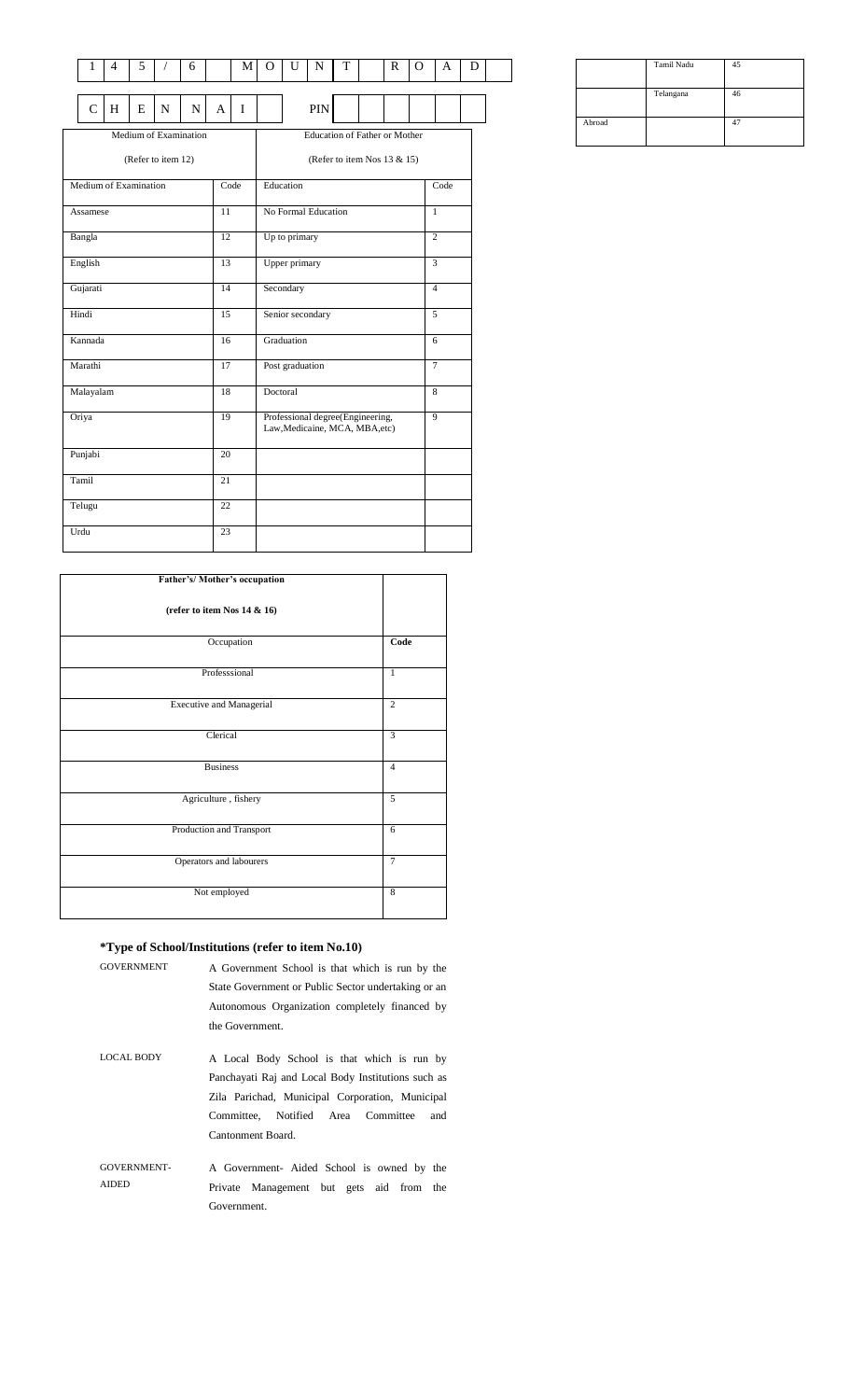#### **INSTRUCTIONS TO THE CANDIDATE**

#### **(FOR THE STUDENTS STUDYING IN CLASS VIII)**

- 1. Make Sure that the Admit Card is not detached from the Application Form. Admit Card will be sent to the Chief Superintendent of the Examination Centre after allotting the Roll Numbers. Candidate can collect the Admit Card from the Centre Superintendent of the Examination Centre **at least one week** before the Examination.
- 2. Reach the Examination Centre at least half an hour before the commencement of the Examination; and occupy the seat that bears your Roll Number.
- 3. DO NOT take Mobile Phones, Calculator, Mathematical or Physical table or any other kind of ready reckoned to the Examination Hall.
- 4. The Examination will be conducted in two sessions on the same day.
- 5. You have to take the Examination as per details given below:
	- Mental Ability Test (MAT)
	- Scholastic Aptitude Test (SAT),

| <b>Type of Test</b>            | <b>No. of Question</b> | <b>Duration</b> |
|--------------------------------|------------------------|-----------------|
| Mental Ability Test (MAT)      |                        | 120 Minutes     |
| Scholastic Aptitude Test (SAT) |                        | 120 Minutes     |

The Applicants are requested to refer/consult State Liaison Officer for the composition of the test.

- 6. Each Question carries 1(one) mark.
- 7. Write your Roll Number, as given in the Admit Card on the Answer Sheet (OMR) and on the Cover Page of the Question Booklet in the space provided.
- 8. All Questions in the Booklet are Objective Type. For each Question, four possible answers are given, but only one is correct. Your task is to find out the correct answer and mark your choice in the Answer Sheet (OMR).
- 9. Record your answer-using Ball **Point Pen only.** You have to indicate your answer on the Answer Sheet (OMR) as advised by the State /UT.
- 10. During the State Examination follow the Instructions of the Invigilator strictly.
- **11. Hand over your OMR Sheet to the Invigilator before you leave the Examination Hall.**
- **12. Hand over the Admission Card to the Invigilator before leaving the Examination Hall.**

**Full Postal Address of the Candidate for despatch of Admission Letter:** \_\_\_\_\_\_\_\_\_\_\_\_\_\_\_\_\_\_\_\_\_\_\_\_\_\_\_\_\_\_\_\_\_\_\_\_\_\_\_\_\_\_\_\_\_\_\_\_\_\_\_\_\_\_\_\_\_\_\_\_

\_\_\_\_\_\_\_\_\_\_\_\_\_\_\_\_\_\_\_\_\_\_\_\_\_\_\_\_\_\_\_\_\_\_\_\_\_\_\_\_\_\_\_\_\_\_\_\_\_\_\_\_\_\_\_\_\_\_\_\_

\_\_\_\_\_\_\_\_\_\_\_\_\_\_\_\_\_\_\_\_\_\_\_\_ **PIN Code**\_\_\_\_\_\_\_\_\_\_\_\_\_\_\_\_\_\_\_\_\_\_\_\_\_\_\_\_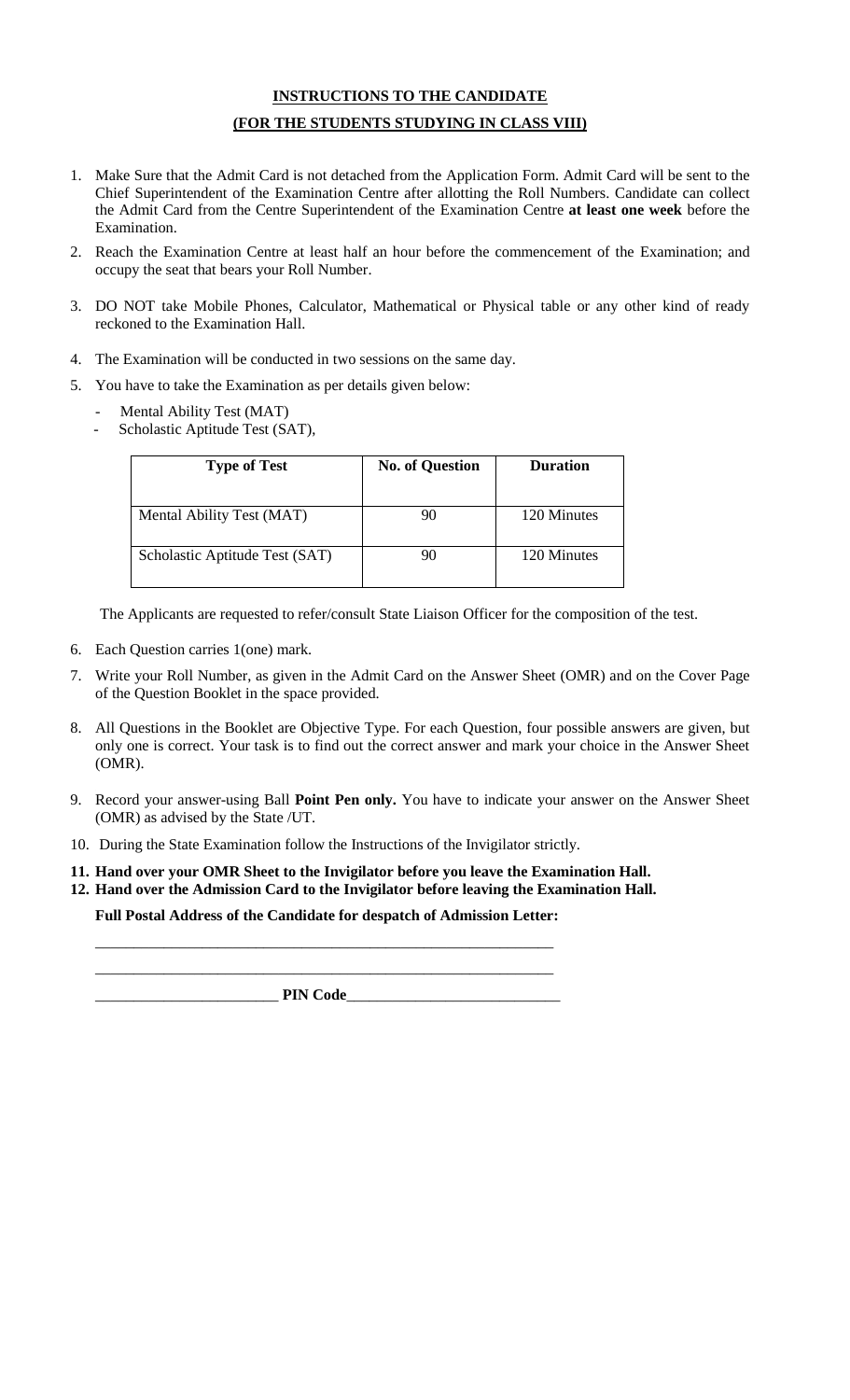## **National Means cum Merit Scholarship Examination (NMMS), 2021-2022**

**(For the Students studying in Class VIII)**

| Name of the State/UT:                                     | <b>MEGHALAYA</b>                                                                                                     |                                   |                                                                                               |
|-----------------------------------------------------------|----------------------------------------------------------------------------------------------------------------------|-----------------------------------|-----------------------------------------------------------------------------------------------|
| (Which will conduct the Examination)                      |                                                                                                                      |                                   |                                                                                               |
|                                                           |                                                                                                                      |                                   |                                                                                               |
|                                                           | <b>ADMISSION CARD</b>                                                                                                |                                   | Affix Passport size                                                                           |
| To be filled in by the Applicant                          |                                                                                                                      |                                   | photograph attested by the                                                                    |
|                                                           |                                                                                                                      |                                   | Head of the school/<br>Gazetted Officer.                                                      |
| S/O/ D/O Sri                                              |                                                                                                                      |                                   |                                                                                               |
|                                                           |                                                                                                                      |                                   |                                                                                               |
|                                                           |                                                                                                                      |                                   |                                                                                               |
| Is permitted to appear for the above said Examination.    |                                                                                                                      |                                   |                                                                                               |
|                                                           |                                                                                                                      |                                   |                                                                                               |
|                                                           |                                                                                                                      |                                   |                                                                                               |
|                                                           | <u> 2000 - Jan James James James James James James James James James James James James James James James James J</u> |                                   |                                                                                               |
| She/he is allotted 11 digit Roll Number:                  |                                                                                                                      |                                   |                                                                                               |
| <b>State Code</b><br>Code Year                            | Centre Code                                                                                                          | Serial No. (Office to fill)       |                                                                                               |
| $\overline{2}$<br>4<br>1<br>1                             |                                                                                                                      |                                   |                                                                                               |
|                                                           |                                                                                                                      |                                   |                                                                                               |
| Date of Examination: 19th March, 2022.                    |                                                                                                                      |                                   |                                                                                               |
| <b>Venue of Examination Centre:</b>                       |                                                                                                                      |                                   |                                                                                               |
|                                                           |                                                                                                                      |                                   |                                                                                               |
|                                                           |                                                                                                                      |                                   |                                                                                               |
|                                                           |                                                                                                                      |                                   |                                                                                               |
|                                                           |                                                                                                                      |                                   |                                                                                               |
|                                                           |                                                                                                                      |                                   |                                                                                               |
|                                                           |                                                                                                                      |                                   | Signature of the Head of the School<br>(with Office seal)                                     |
| Office seal<br>Scrutinized by<br>(Office Staff)           |                                                                                                                      |                                   | Signature of Liaison Officer/District<br>Level Officer/Authorized for State Level Examination |
| Signature of the Invigilator<br>At the Examination Centre | presence of the Invigilator                                                                                          | Signature of the Candidate in the | <b>MAT</b><br>SAT                                                                             |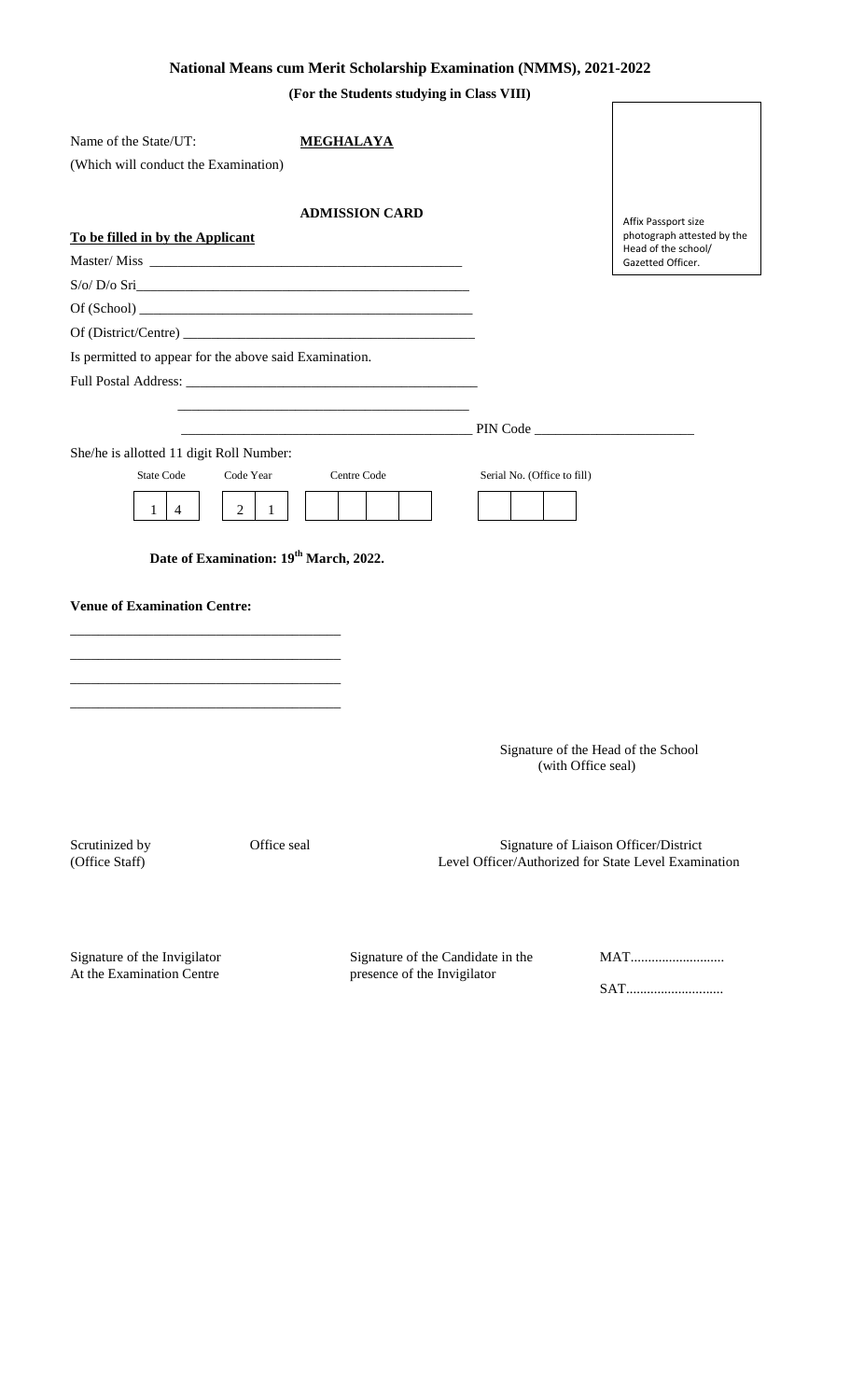### **INSTRUCTION FOR THE CONDUCT OF NMMS EXAMINATION 2021-22**

#### **DISTRICT -WISE LIST OF EXAMINATION CENTRES.**

| Sl. No         | <b>District</b>                    | <b>Sub-division</b> | <b>State Code</b> | <b>Centre Code</b> | <b>Last three</b><br>digit (Office<br>to fill) |
|----------------|------------------------------------|---------------------|-------------------|--------------------|------------------------------------------------|
| $\mathbf{1}$   | East Khasi Hills                   | Shillong            | 14                | 0101               |                                                |
|                |                                    | Sohra               | 14                | 0101               | 001-999                                        |
| $\overline{2}$ | West Khasi Hills                   | Nongstoin           | 14                | 0201               | 001-999                                        |
| 3              | Ri-Bhoi                            | Nongpoh             | 14                | 0301               | 001-999                                        |
| $\overline{4}$ | West Jaintia Hills                 | Jowai               | 14                | 0401               | 001-999                                        |
|                |                                    | Amlarem             | 14                | 0401               |                                                |
| 5              | <b>West Garo Hills</b>             | Tura                | 14                | 0501               | 001-999                                        |
|                |                                    | Dadenggre           | 14                | 0501               |                                                |
| 6              | East Garo Hills,                   | Williamnagar        | 14                | 0601               | 001-999                                        |
| $\overline{7}$ | South Garo Hills,                  | Baghmara            | 14                | 0701               | 001-999                                        |
| 8              | East Jaintia Hills                 | Khliehriat          | 14                | 0801               | 001-999                                        |
| 9              | North Garo Hills,                  | Resubelpara         | 14                | 0901               | 001-999                                        |
| 10             | South West Khasi<br>Hills          | Mawkyrwat           | 14                | 1001               | 001-999                                        |
| 11             | South West Garo<br>Hills           | Ampati              | 14                | 2001               | 001-999                                        |
| 12             | <b>Eastern West</b><br>Khasi Hills | Mairang             | 14                | 2002               | 001-999                                        |

District- wise list of Examination Centre Codes for NMMS Examination for Class VIII

Example of writing the 11 digit Numbers in the form as well as in the Admit card. Serial No (to be filled by the Office)



**Points to be Note:**

- **SDSEOs in which the Districts having two Centres of Examination eg. Shillong, Sohra (East Khasi Hills), Jowai, Amlarem (West Jaintia Hills), Tura, Dadenggre (West Garo Hills) are to ensure that the Serial No. allotted to the Candidates do not duplicate and to Coordinate with each other.**
- **The 3- digit Centre Code to be filled by the concern SDSEOs not by the Candidates.**
- **The last 3- digit in the above example i.e. Serial No. is to be filled by the Office of SDSEOs as per the Instruction in the above District -wise List. There should be No over-writing for the last 3-digit in the Form as well as in the Admit Card.**
- **Admit Cards are to be issued by SDSEOs NOT BY DERT but a Photo Copy of the Admit Card must be sent to DERT, Shillong.**
- **Candidates are to submit the Forms through the Principals/Headmaster/Headmistress of the respective Schools and the same must be forwarded to SDSEOs of their District on or before 25th February, 2022.**

#### **Documents to be submitted along with Application Forms:**

- a) Two passport size.
- b) Xerox copy of Progress Report/Report Card of the last Promotion Examination.
- c) Xerox copy of SC/ST Certificate.
- d) Disability Status Certificate from the Competent Authority.
- e) Income Certificate not exceeding ` 1, 50,000/- from the Competent Authority.